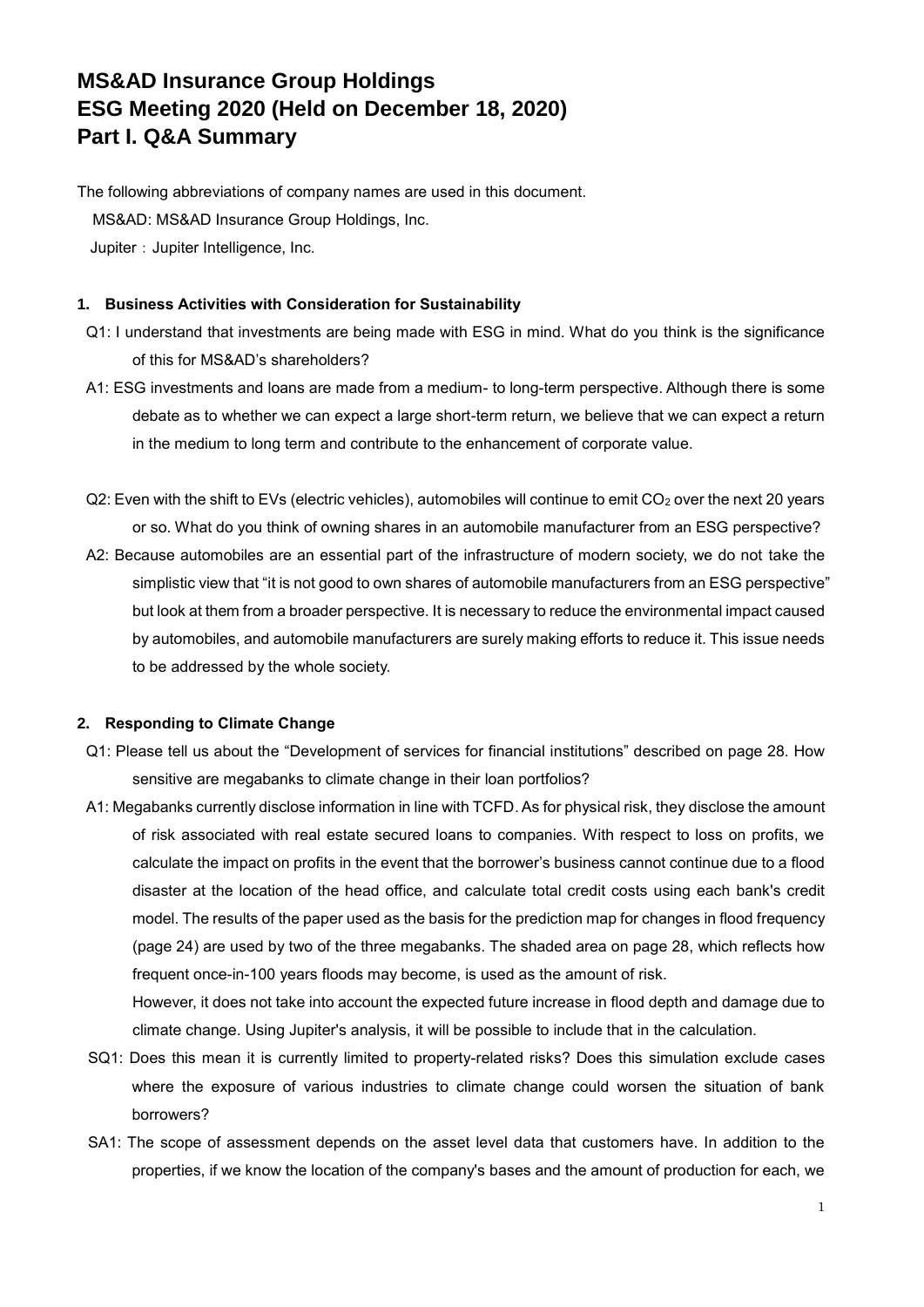can calculate the profit impact of the temporary shutdown of the bases.

- SQ2: Does this service extend beyond megabanks?
- SA2: I heard that regional banks are also considering analysis.
- SQ3: In Japan, too, it has been said that the effects based on the NGFS (Network for Greening the Financial System/A network of financial authorities related to climate change risk, etc., consisting of central banks, etc.) scenarios will be examined starting next year. It seems that the preliminary stress tests will be reported to the financial authorities by 3 megabanks in the summer of 2021. Is your company participating in this project?

SA3: We are not participating.

(Note)

MS&AD Holdings are exchanging opinions with the financial authorities separately.

- Q2: How do you differentiate your TCFD efforts from those of your competitors?
- A2: Our Group incorporated not only TCFD but also SDGs into its management plan quite early. Our management philosophy is "to contribute to the development of a vibrant society and help secure a sound future for the planet." I think Our Group is unique in its culture of spreading environmental and ESG activities throughout the company.

In the area of consulting, we have an advantage in calculating the physical risks of climate change. Our deep knowledge of natural disaster risk models and the amount of risk leads to differentiation. Internationally, there are only a few companies like Jupiter that are capable of multi-hazard evaluation on a global basis. It also differentiates itself in terms of time and financial impact.

- SQ1: Does being able to work with Jupiter relatively early lead to differentiation?
- SA1: That is correct. For about three years, we have been conducting research on climate change "LaRC-Flood Project" in cooperation with the University of Tokyo and Shibaura Institute of Technology. We have been actively involved in this field since around the time of the launch of TCFD, and it is now bearing fruit.
- Q3: I think it is possible to calculate the amount of climate change risk in a more precise manner by making use of Jupiter's knowledge. Have you made such a refinement? Also, if there is a lack of perception of climate change risks outside your company, I think that if arrange reinsurance now, it can be cheaper. What do you think?
- A3: There are some technical issues that need to be addressed in order to utilize Jupiter's knowledge in risk measurement for insurance companies, but we are considering the elaboration of methods for measuring risk amounts in light of climate change. For example, although it is not Jupiter's, we are also conducting simulations and research and development on how strong past large typhoons will be in future weather conditions, and how much damage they will cause.

Jupiter's expertise can be used to provide services for companies that are struggling with how to disclose in line with TCFD. Our Group, on the other hand, uses a variety of risk models to calculate